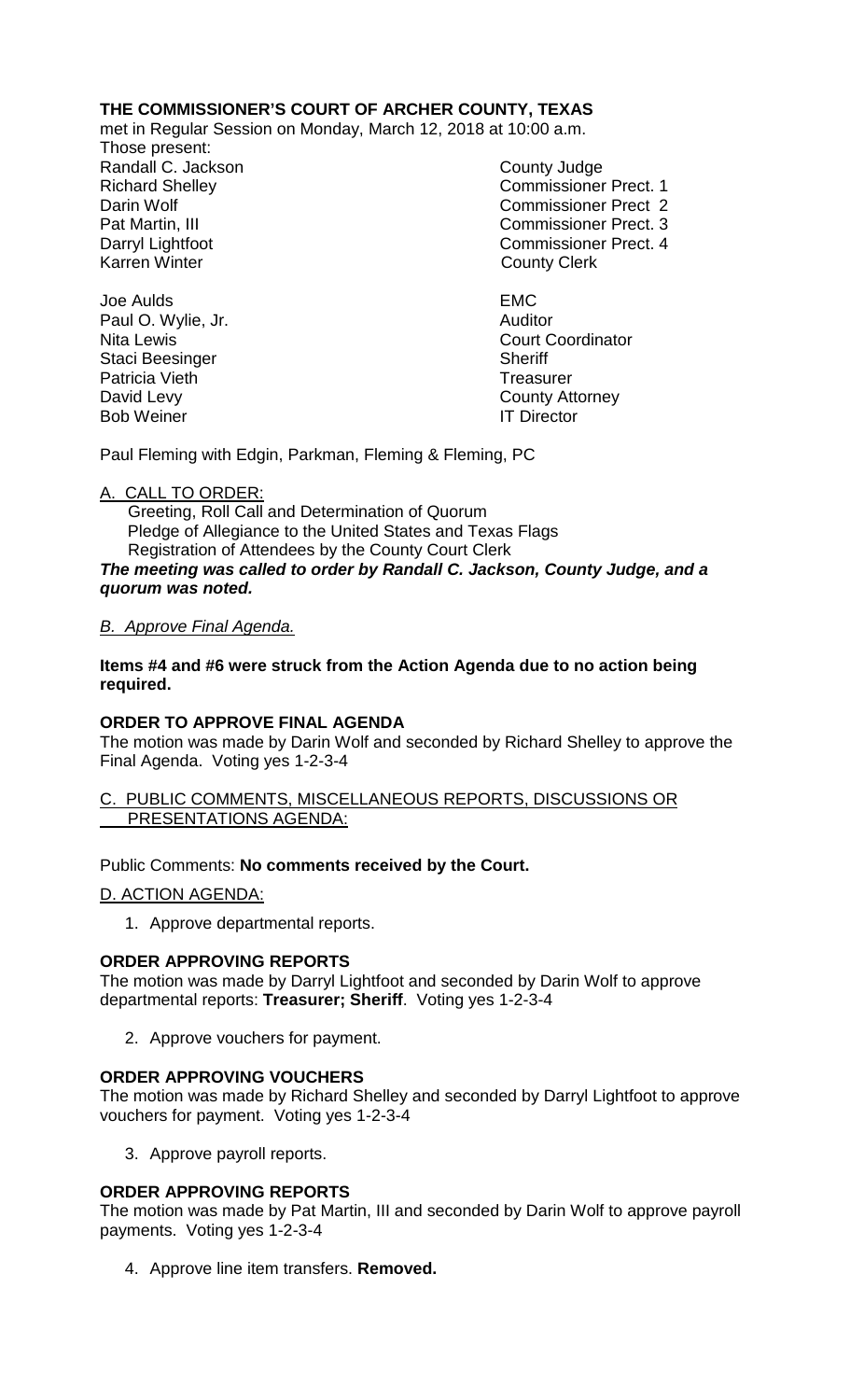5. Approve Education Certificates.

## **ORDER APPROVING CERTFICATES**

The motion was made by Randall C. Jackson and seconded by Darin Wolf to approve education certificates: **Darryl Lightfoot; Pat Martin, III; Patricia Vieth**. Voting yes 1-2- 3-4-Judge

- 6. Approve Publisher's Certificates. **Removed.**
- 7. Approve Minutes from previous month February, 2018.

## **ORDER APPROVING MINUTES**

The motion was made by Pat Martin, III and seconded by Darryl Lightfoot to approve minutes from February, 2018. Voting yes 1-2-3-4

**8.** Approve the *2017 External Audit Report* for Archer County as presented by Edgin, Parkman, Fleming, & Fleming, PC. **Paul Fleming discussed the 2017 external audit.**

## **ORDER APPROVING AUDIT**

The motion was made by Darryl Lightfoot and seconded by Darin Wolf to approve 2017 External Audit Report by Edgin, Parkman, Fleming & Fleming, PC. Voting yes 1-2-3-4

- **9.** Discuss and/or take action on new employee for the Archer Public Library. **Pat Martin, III discussed meeting with the Library Board. Martin advised the Board is in the process of taking applications for position. The salary for the Librarian will start at a deputy clerk salary. Cheryl Beesinger will train new employee the Month of May so Court will pay 2 salaries for the month of May. No action taken.**
- **10.**Discuss and/or take action on Interlocal Agreements with the cities in Archer County concerning city streets and maintenance. **Randall C. Jackson discussed agreements. Darin Wolf discussed a fee schedule to be included with agreement.**

#### **ORDER APPROVING INTERLOCAL AGREEMENT TEMPLATE**

The motion was made by Darin Wolf and seconded by Pat Martin, III to approve Interlocal Agreement template for the cities in Archer County concerning city streets and maintenance. Voting yes 1-2-3-4-Judge

**11.**Discuss and/or take action on Speed Limits & Signs on County Roads. **David Levy discussed the County's ability to set the speed limit on county roads.**

#### **ORDER TO SET SPEED LIMIT**

The motion was made by Darin Wolf and seconded by Pat Martin, III to approve speed limit at 40 mph on Davis Road. Voting yes 2-3-4-Judge; No 1

- **12.**Discuss and/or take action on the San Jacinto Day Fireworks Period. **No action taken.**
- **13.**Discuss and/or take action on Sonic Wall for computer system**. Bob Weiner discussed the functions of the Sonic Wall and the importance of keeping sonic wall updated.**

## **ORDER TO PURCHASE**

The motion was made by Richard Shelley and seconded by Darryl Lightfoot to purchase new Sonic Wall with 3 years of coverage in the amount of \$2,567.00. Voting yes 1-2-3- 4-Judge

14.Discuss and/or take action on LED lighting for the Courthouse Annex. **Pat Martin, III discussed the purpose of purchasing LED lighting for the Courthouse Annex.**